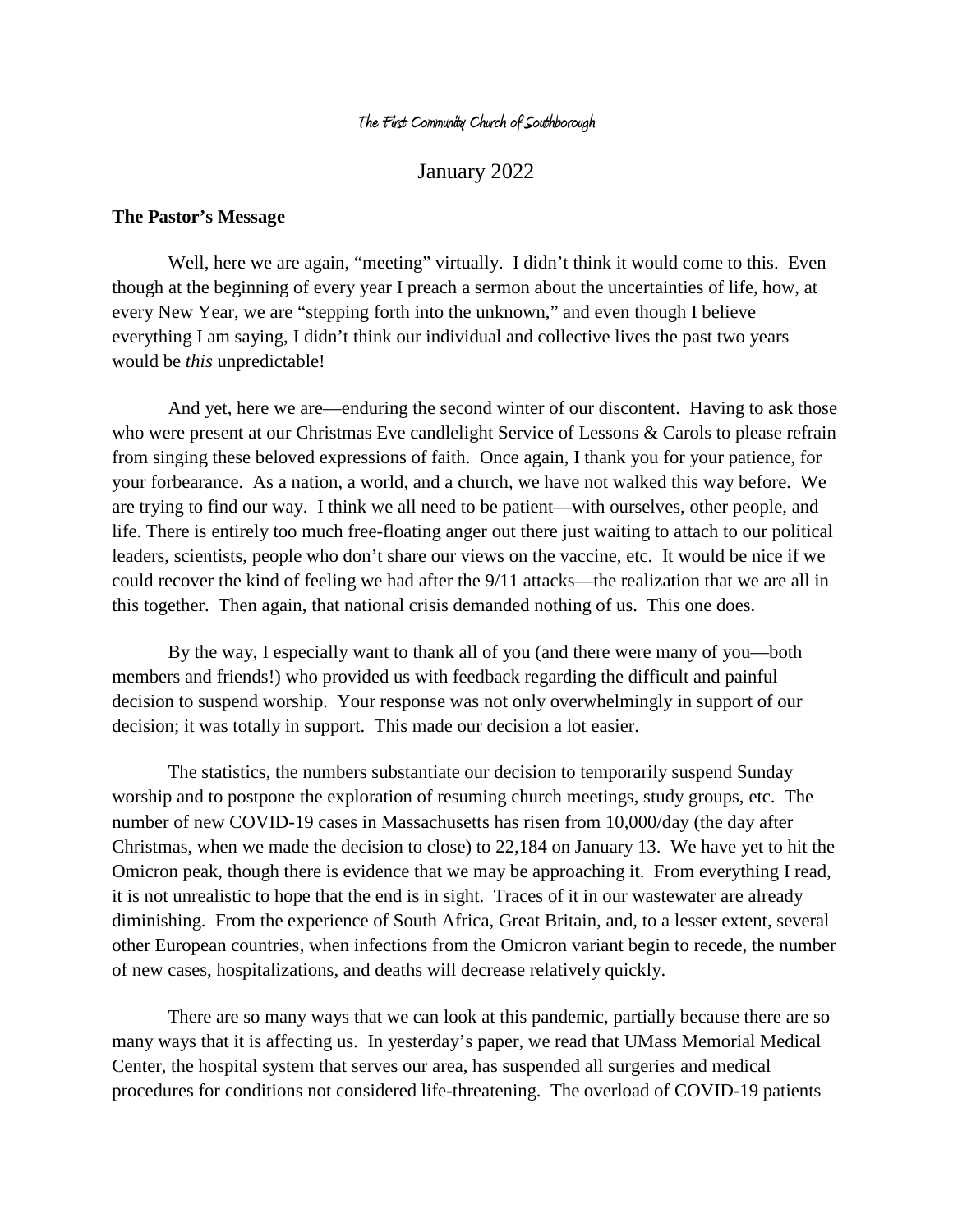who need hospitalization, combined with the shortage of staff because of infections or exposures, is so overwhelming that it's forcing hospital administrators to make heartbreaking choices about even some scheduled cancer surgeries, forcing doctors to weigh which tumors tend to grow faster and which, hopefully, will grow slowly enough to justify postponing treatment. Mass General Brigham's chief operating office said that they are now fielding calls from patients "begging" to be put back on the list for surgery.

As with so many statistics, our focus on the numbers, especially such large numbers, can inure us to how each number represents an individual human life—somebody's parent, sibling, child, or loved one. I can deal with relatively empty grocery shelves, the closing of my favorite Dunkin and Cumberland Farms sites, and even my bank closing its lobby and restricting all business to the drive-through, but I don't know how I would feel if a loved one were not able to receive the medical care that he/she needs because some people refused to act in a socially responsible manner. It bothers me that not all COVID deaths, but many of them, fall into the category of preventable. We can't prevent all deaths, but we need to do what we can to prevent the ones we can. To this end, there is no excuse, not even worship as the gathered church, for turning our church sanctuary or vestry into a super-spreader site.

Throughout this prolonged crisis we will, of course, try to keep in touch with you and help us keep in touch with each other. We need to remember that no matter where we live, we are a part of a special community. We are not alone. I also hope that we take the time to hold each other in our prayers, for some of us are going through a very difficult time.

In a world where you can be anything you want, be kind.

Pastor Paul Sanderson

# **Monthly Newsletter and Weekly Reflections**

A printed and an audio recording of the Pastor's weekly reflection will be posted on our church website. If you would like to receive it by email directly, please let the Pastor know.

The monthly church newsletter will be emailed to everyone on our church contact list.

# **Celebrations!**

The results of our stewardship drive for the coming year are more than encouraging! Last year, when we were unable to meet in person, 11 people/couples pledged their support to the General Fund. The total amount pledged was \$17,098, for an average pledge of \$29.89/week. The remainder of the funds needed to cover our operating expenses came from withdrawals from our invested funds. In addition to the pledges, our new category of supporters, Friends of the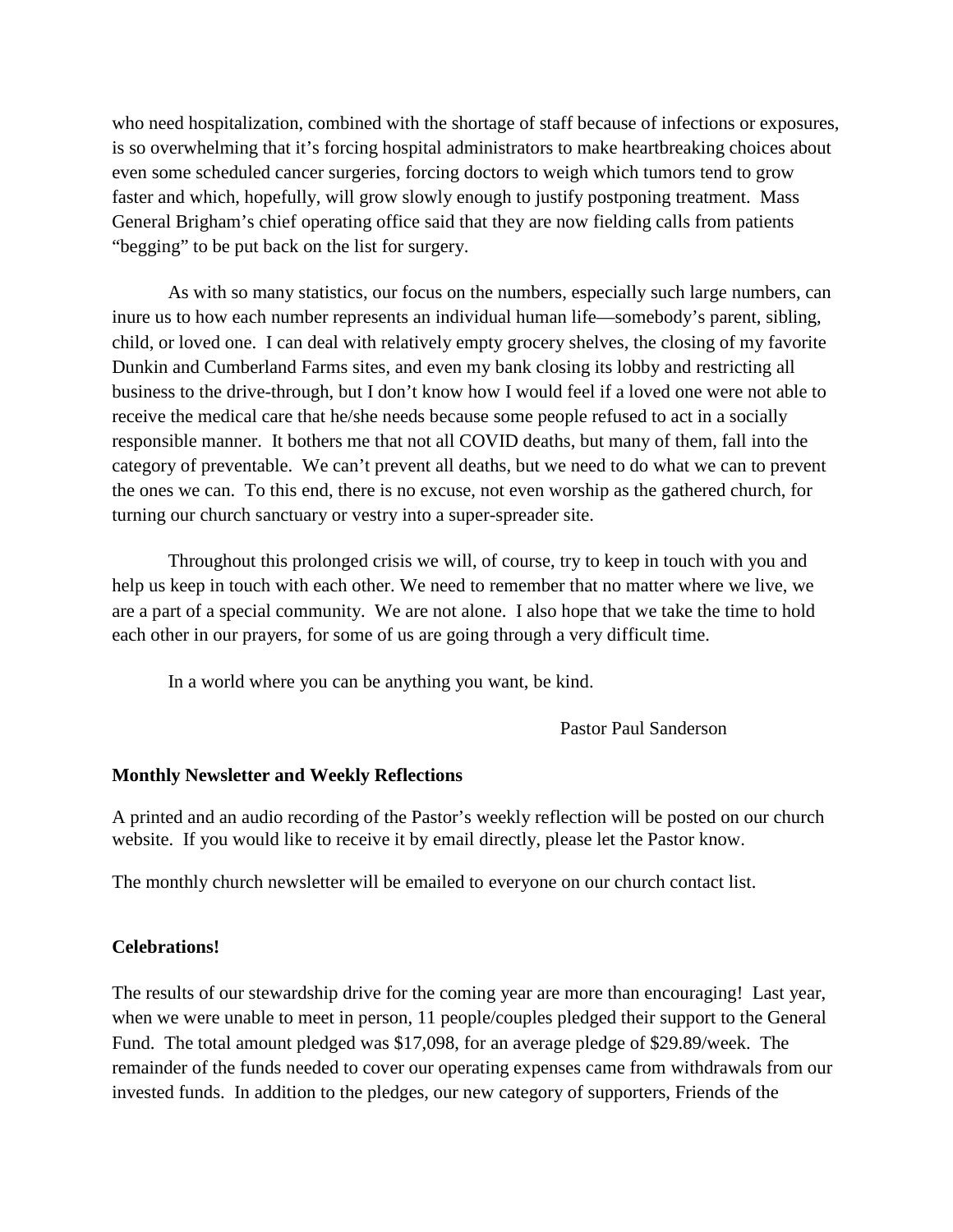Church, gave us gifts totaling \$6,290, approximately one-third of the amount pledged. One of these gifts was an anonymous gift of \$5,000!

This year, 14 people/couples have already pledged their support to the General Fund. The total amount pledged now stands at \$28,328, for an average pledge of \$38.91/week! This average pledge would be the envy of many churches, at least those with our working-class demographic. The total amount pledged is now back to where it was in 2019 and 2020. I think this is truly cause for celebration! It says a lot about who we are as a church!

We have already received several very generous gifts from Friends of the Church in support of our operating expenses for the current year. Thank you! We are so happy that you are part of our church family!

If you have not already made your 2022 pledge to the church by turning in your pledge card, please do so as soon as possible. We can mail you weekly envelopes for the General Fund, Missions, and Special Offerings if you wish.

Until we resume meeting in person (and even after that for Friends of the Church who live far away), we ask that you please mail your General Fund pledge or special gifts to our Collector:

Jim Holmes -- 245 Flanders Road, Westboro, MA 01581

and that you send your mission offering, your support of our monthly mission outreach, to the Mission Treasurer:

Beverly Lees – 37 Robin Road, Westboro, MA 01681

# **Thank You To:**

The Sanctuary Decorators for Advent & Christmas: Rick Belejack, Bill Guenon, Karin Farmer, Cathy Ambler, Sandy McKeen, Darlene Sanderson, Dianne Simmons, Paul Sanderson.

Rick Belejack & Alan Towne for the gift of the lighted Christmas tree that graced our choir loft.

The Lighters of the Advent Candle during Advent & Christmas Eve: Jim & Cheryl Holmes, Dave & Barbara Crane, Rick Belejack & Alan Towne, Dianne Simmons & Darlene Sanderson, Beverly Lees & Zachary Webster.

The Readers at our Christmas Eve Service of Lessons and Carols: Bob Farmer, Darlene Sanderson, Joyce Harrington, Bill Guenon, Cathy Ambler, Lou Dundin.

Bob L'Heureux—for preparation of all the special bulletins during Advent & Christmas Eve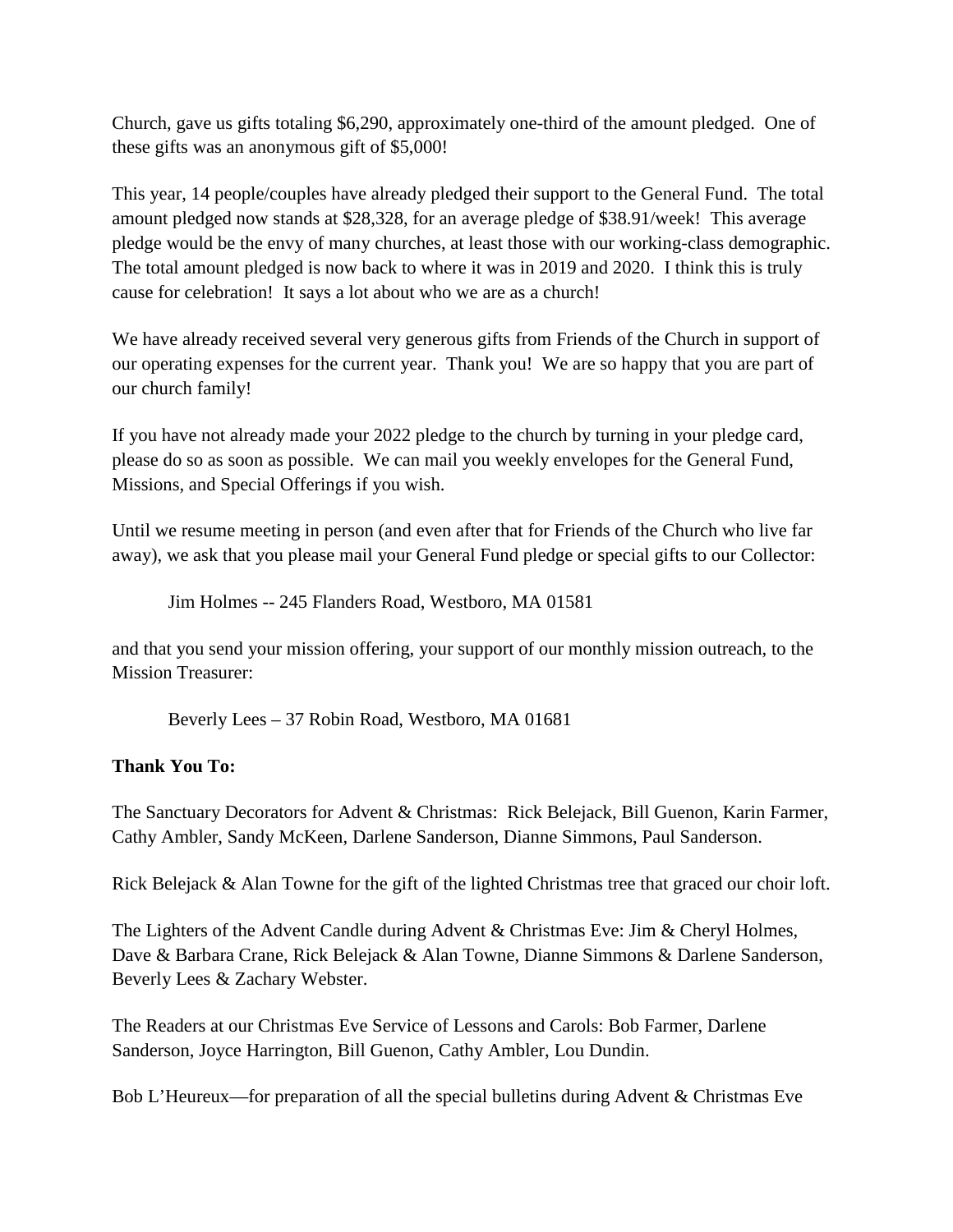Sandy McKeen—for ordering and obtaining the poinsettias for our sanctuary during Advent.

Michael Larson and Jim Duncan for providing us with such excellent music during this special season.

#### **Concerns:**

Out of concern for privacy and confidentiality, in our church newsletter we do not include the total name of anyone who is struggling with medical or personal issues, even if their name is mentioned in church or appears in our Sunday bulletin prayer list. Since the newsletter is sent out by email, it can be accessed by anyone.

However, we ask that you especially hold Emily (who is struggling with terminal cancer), Emily's parents (who are having a difficult time dealing with her imminant death), Martha (who has been relocated from her home to an assisted living facility), Jay (who is recovering from recent colorectal surgery), Alan (who is recovering from extensive melanoma surgery), Chelsea (who lost a child at eight months of age and recently, unexpectedly, lost her husband), and Linda (who is facing hip replacement surgery—hopefully in February) in your prayers.

# **Guidelines for Resuming Worship, Meetings, Study Groups, & Other Church Activities**

We are anticipating that we will not be meeting for the remainder of January and February. As we near the end of February, I will solicit input from the members of the Diaconate (who are responsible for worship), the Deacon Emeritus, the officers of the church (Treasurer, Collector, Moderator), our church organist(s), and the chairs of the other standing boards and committees (Trustees, Stewardship and Women's Fellowship). We will make our decisions by consensus, keeping in mind that not everyone may agree with our decisions, and that some, for example, may not feel safe participating in gatherings even when most of us believe it is relatively safe to resume them. Please rest assured that if you are one of these people, your feelings and concerns will be taken very seriously.

Throughout this pandemic, we have made a commitment to act out of an abundance of care, concern, and caution for our members and their families. We have tried to set general guidelines for worship and our overall church life while, at the same time, respecting those who are not comfortable or happy with the guidelines.

Basically, we are trying to determine whether we think we need to retain or whether we feel comfortable removing present restrictions on parts of worship and church life.

# General Areas of Church Life

- 1. Sunday worship--in-person?
- 2. Entry doors—only the front door? Any door?
- 3. Rope off every other pew for social distancing?
- 4. Communion—what form? What modifications?